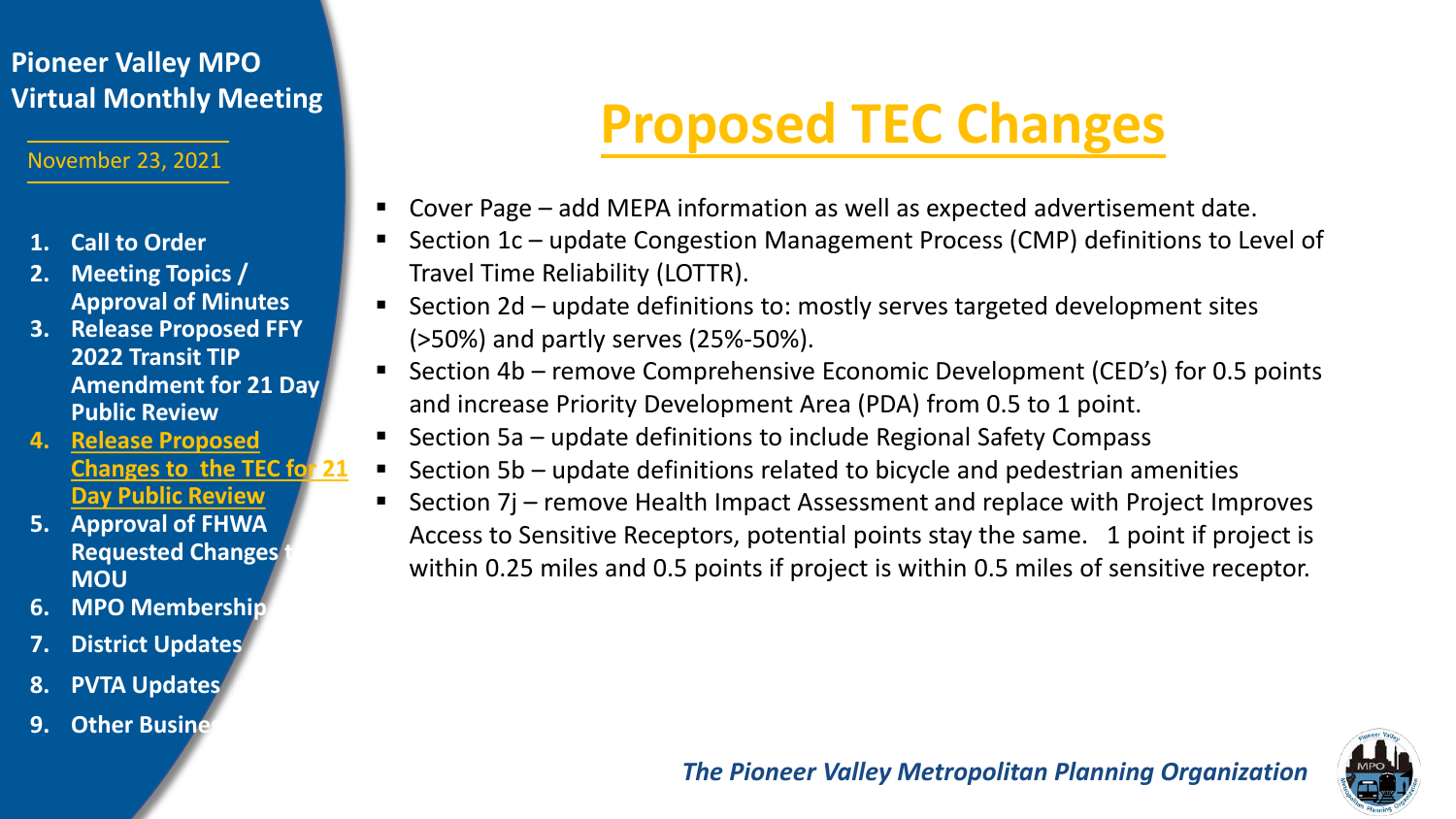| <b>System Preservation,</b><br><b>Modernization and</b><br>Efficiency | Livability                                                                               | <b>Mobility</b>                                                             | <b>Smart Growth and</b><br><b>Economic Development</b>                                               | <b>Safety and Security</b>                                         | <b>Environment and Climate</b><br>Change                                                       | <b>Quality of Life</b>                                           | <b>Environmental Justice and</b><br><b>Title VI</b>                         |
|-----------------------------------------------------------------------|------------------------------------------------------------------------------------------|-----------------------------------------------------------------------------|------------------------------------------------------------------------------------------------------|--------------------------------------------------------------------|------------------------------------------------------------------------------------------------|------------------------------------------------------------------|-----------------------------------------------------------------------------|
| Improves Substandard<br>Pavement                                      | Design is consistent with<br>Complete Streets policies                                   | Improves efficiency,<br>reliability and attractiveness<br>of public transit | Encourages development<br>around existing<br>infrastructure                                          | Reduces number and<br>severity of collisions                       | Preserves floodplains and<br>wetlands                                                          | Enhances or preserves<br>greenways and blueways                  | <b>Reduces and limits</b><br>disproportionate impacts on<br>an EJ community |
| 8                                                                     | $\overline{3}$                                                                           | 4                                                                           | $\overline{2}$                                                                                       | $\overline{7}$                                                     | 1                                                                                              | 1                                                                | 0.5                                                                         |
| Improves Intersection<br>Operations                                   | Provides multi-modal access<br>to a downtown, village<br>center, or employment<br>center | Improves existing peak hour<br>LOS                                          | Prioritizes transportation<br>investments that support<br>land use and economic<br>development goals | Promotes safe and<br>accessible pedestrian and<br>bike environment | Promotes green<br>infrastructure and low<br>impact development to<br>reduce stormwater impacts | Improves access to parks,<br>open lands and open space           | Reduces and limits<br>disproportionate impacts on<br>Title VI community     |
| 6                                                                     | $\overline{2}$                                                                           | 6                                                                           | 1                                                                                                    | 5                                                                  | $\overline{2}$                                                                                 | 1                                                                | 0.5                                                                         |
| In a Congestion<br>Management Process Area                            | Reduces auto-dependency                                                                  | Reduces traffic congestion                                                  | Provides services to a TOD<br>TND or cluster development<br>district                                 | Improves emergency<br>response                                     | Reduced impervious<br>surfaces                                                                 | Improves access to jobs                                          | Improves transit for EJ<br>populations                                      |
| 5                                                                     | $\overline{2}$                                                                           | $\overline{7}$                                                              | 0.5                                                                                                  | 4                                                                  | 0.5                                                                                            | $\overline{2}$                                                   | 1                                                                           |
|                                                                       | Project serves a targeted<br>development site                                            |                                                                             | Supports mixed-use<br>downtowns and village<br>centers                                               |                                                                    | Protects or enhances<br>environmental assets                                                   | Preserves historical and<br>cultural resources                   | Improves transit for Title VI<br>populations                                |
|                                                                       | $\overline{2}$                                                                           |                                                                             | 0.5                                                                                                  |                                                                    | 0.5                                                                                            | 0.5                                                              | $\mathbf{1}$                                                                |
|                                                                       | Completes off-road bike and                                                              |                                                                             | Improves Intermodal                                                                                  |                                                                    | Supports Brownfield                                                                            | Preserves prime agricultural                                     | Creates an EJ Burden                                                        |
|                                                                       | ped network<br>3                                                                         |                                                                             | Connections<br>$\overline{4}$                                                                        |                                                                    | redevelopment<br>0.5                                                                           | land<br>0.5                                                      | -5                                                                          |
|                                                                       |                                                                                          |                                                                             | Reduces congestion on<br>freight routes                                                              |                                                                    | Improves air quality                                                                           | Provides safe and reliable<br>access to education                | Creates an Title VI Burden                                                  |
|                                                                       |                                                                                          |                                                                             | $\overline{2}$                                                                                       |                                                                    | 1                                                                                              | 0.5                                                              | $-5$                                                                        |
|                                                                       |                                                                                          |                                                                             |                                                                                                      |                                                                    | Reduces CO2 emissions                                                                          | Supports designated scenic<br>byways                             |                                                                             |
|                                                                       |                                                                                          |                                                                             |                                                                                                      |                                                                    | 1<br>Promotes mode shift                                                                       | 0.5<br>Implements ITS Strategies                                 |                                                                             |
|                                                                       |                                                                                          |                                                                             |                                                                                                      |                                                                    | -1                                                                                             | $\mathcal{L}$                                                    |                                                                             |
|                                                                       |                                                                                          |                                                                             |                                                                                                      |                                                                    | Improves fish and wildlife                                                                     | <b>Improves Network</b>                                          |                                                                             |
|                                                                       |                                                                                          |                                                                             |                                                                                                      |                                                                    | passage                                                                                        | Wayfinding                                                       |                                                                             |
|                                                                       |                                                                                          |                                                                             |                                                                                                      |                                                                    | $\mathbf{1}$                                                                                   | $\mathbf{1}$                                                     |                                                                             |
|                                                                       |                                                                                          |                                                                             |                                                                                                      |                                                                    | Supports Green<br>Communities                                                                  | <b>Improves Access to Existing</b><br><b>Sensitive Receptors</b> |                                                                             |
|                                                                       |                                                                                          |                                                                             |                                                                                                      |                                                                    | 0.5                                                                                            | 1                                                                |                                                                             |
|                                                                       |                                                                                          |                                                                             |                                                                                                      |                                                                    | Improves storm resilience                                                                      | <b>Health Impact Assessment</b>                                  |                                                                             |
|                                                                       |                                                                                          |                                                                             |                                                                                                      |                                                                    | 3                                                                                              |                                                                  |                                                                             |
|                                                                       |                                                                                          |                                                                             |                                                                                                      |                                                                    |                                                                                                | Length of Time Project has                                       |                                                                             |
|                                                                       |                                                                                          |                                                                             |                                                                                                      |                                                                    |                                                                                                | been in queue for TIP<br>funding                                 |                                                                             |
|                                                                       |                                                                                          |                                                                             |                                                                                                      |                                                                    |                                                                                                | 1                                                                |                                                                             |
| <b>Maximum Score</b>                                                  |                                                                                          |                                                                             |                                                                                                      |                                                                    |                                                                                                |                                                                  |                                                                             |
| 19                                                                    | 12                                                                                       | 17                                                                          | 10                                                                                                   | 16                                                                 | 12                                                                                             | $11$                                                             | မ<br>100                                                                    |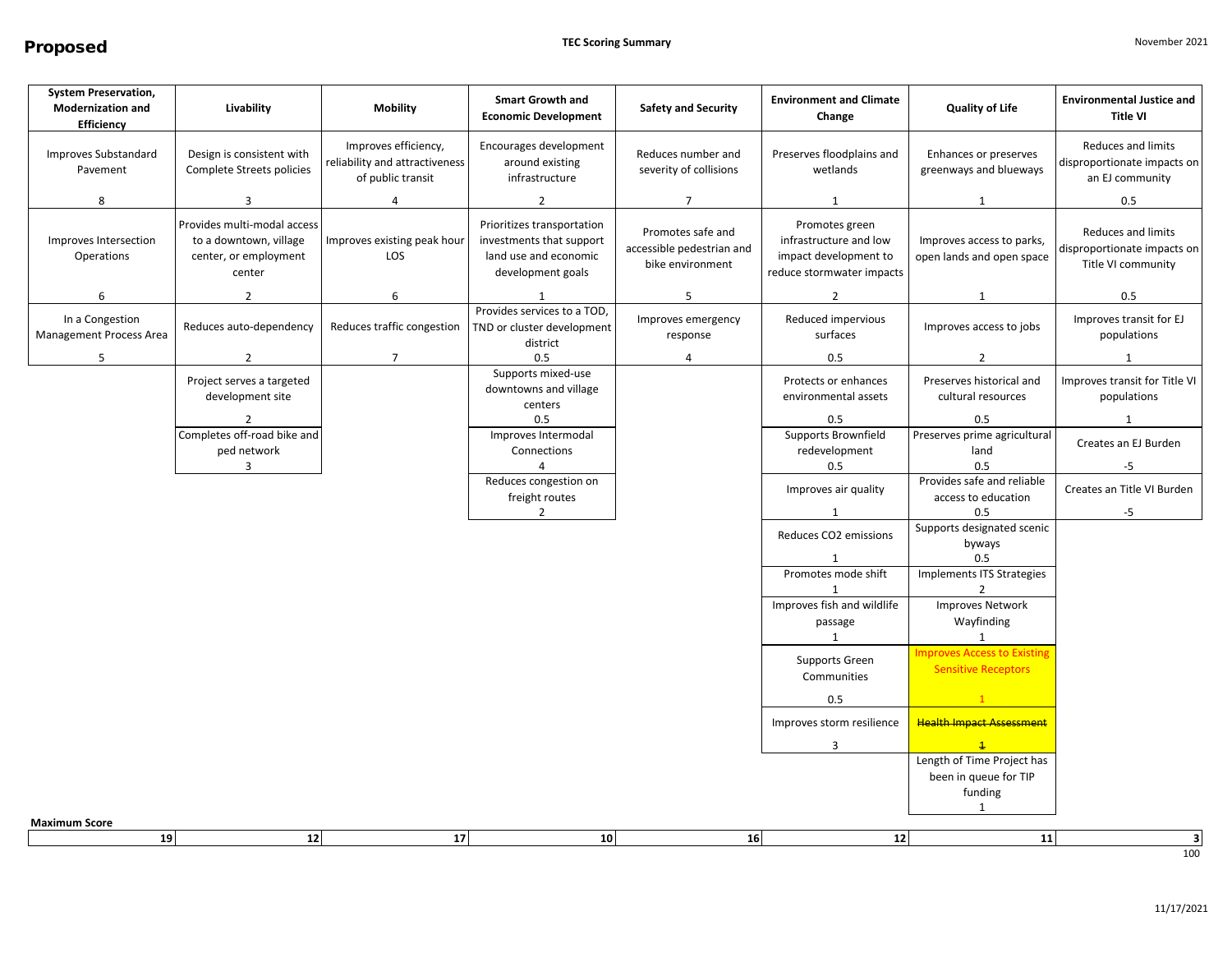## **Evaluation Criteria Pioneer Valley Planning Commission**

| Year Project was initiated:<br><b>MassDOT Design Status:</b><br>0%<br><b>Year of Cost Estimate:</b><br><b>Cost Estimate:</b><br><u> 1990 - Jan Barnett, fransk politik (</u><br>Is the project located primarily in an urban area?<br><b>Roadway Functional Class:</b> Arterial<br>Yes<br>Year of ADT:<br>Length (miles):<br>ADT:<br># Lanes:<br>Cost/ADT:<br><b>Cost/Lane Mile:</b><br>Cost/ADT/Lane Mile: #DIV/0!<br>#DIV/0!<br>#DIV/0!<br>MEPA:<br><b>MEPA Status:</b><br><b>Est. Ad Date:</b><br><b>MassDOT Project Name:</b><br>Insert Name of Project here<br><b>Section</b><br><b>Score</b><br><b>Name</b><br>SYSTEM PRESERVATION, MODERNIZATION AND EFFICIENCY<br>$\mathbf{1}$<br>$\overline{2}$<br><b>LIVABILITY</b><br>$\boldsymbol{0}$<br>3<br><b>MOBILITY</b><br>$\mathbf 0$<br>SMART GROWTH AND ECONOMIC DEVELOPMENT<br>$\boldsymbol{0}$<br>4<br><b>SAFETY AND SECURITY</b><br>$\mathbf 0$<br>5<br>$\mathbf 0$<br><b>ENVIRONMENT AND CLIMATE CHANGE</b><br>6<br> 0 <br><b>QUALITY OF LIFE</b><br>$\overline{7}$<br><b>ENVIRONMENTAL JUSTICE</b><br> 0 <br>8<br><b>Grand Total</b><br> 0 <br>Cost/Point<br>#DIV/0! | <b>Community:</b> | Agawam | Project Type: Intersection Improvement |  | <b>SID#:</b> |                |
|--------------------------------------------------------------------------------------------------------------------------------------------------------------------------------------------------------------------------------------------------------------------------------------------------------------------------------------------------------------------------------------------------------------------------------------------------------------------------------------------------------------------------------------------------------------------------------------------------------------------------------------------------------------------------------------------------------------------------------------------------------------------------------------------------------------------------------------------------------------------------------------------------------------------------------------------------------------------------------------------------------------------------------------------------------------------------------------------------------------------------------|-------------------|--------|----------------------------------------|--|--------------|----------------|
|                                                                                                                                                                                                                                                                                                                                                                                                                                                                                                                                                                                                                                                                                                                                                                                                                                                                                                                                                                                                                                                                                                                                |                   |        |                                        |  |              |                |
|                                                                                                                                                                                                                                                                                                                                                                                                                                                                                                                                                                                                                                                                                                                                                                                                                                                                                                                                                                                                                                                                                                                                |                   |        |                                        |  |              |                |
|                                                                                                                                                                                                                                                                                                                                                                                                                                                                                                                                                                                                                                                                                                                                                                                                                                                                                                                                                                                                                                                                                                                                |                   |        |                                        |  |              |                |
|                                                                                                                                                                                                                                                                                                                                                                                                                                                                                                                                                                                                                                                                                                                                                                                                                                                                                                                                                                                                                                                                                                                                |                   |        |                                        |  |              |                |
|                                                                                                                                                                                                                                                                                                                                                                                                                                                                                                                                                                                                                                                                                                                                                                                                                                                                                                                                                                                                                                                                                                                                |                   |        |                                        |  |              |                |
|                                                                                                                                                                                                                                                                                                                                                                                                                                                                                                                                                                                                                                                                                                                                                                                                                                                                                                                                                                                                                                                                                                                                |                   |        |                                        |  |              |                |
|                                                                                                                                                                                                                                                                                                                                                                                                                                                                                                                                                                                                                                                                                                                                                                                                                                                                                                                                                                                                                                                                                                                                |                   |        |                                        |  |              |                |
|                                                                                                                                                                                                                                                                                                                                                                                                                                                                                                                                                                                                                                                                                                                                                                                                                                                                                                                                                                                                                                                                                                                                |                   |        |                                        |  |              |                |
|                                                                                                                                                                                                                                                                                                                                                                                                                                                                                                                                                                                                                                                                                                                                                                                                                                                                                                                                                                                                                                                                                                                                |                   |        |                                        |  |              |                |
|                                                                                                                                                                                                                                                                                                                                                                                                                                                                                                                                                                                                                                                                                                                                                                                                                                                                                                                                                                                                                                                                                                                                |                   |        |                                        |  |              |                |
|                                                                                                                                                                                                                                                                                                                                                                                                                                                                                                                                                                                                                                                                                                                                                                                                                                                                                                                                                                                                                                                                                                                                |                   |        |                                        |  |              |                |
|                                                                                                                                                                                                                                                                                                                                                                                                                                                                                                                                                                                                                                                                                                                                                                                                                                                                                                                                                                                                                                                                                                                                |                   |        |                                        |  |              |                |
|                                                                                                                                                                                                                                                                                                                                                                                                                                                                                                                                                                                                                                                                                                                                                                                                                                                                                                                                                                                                                                                                                                                                |                   |        |                                        |  |              |                |
|                                                                                                                                                                                                                                                                                                                                                                                                                                                                                                                                                                                                                                                                                                                                                                                                                                                                                                                                                                                                                                                                                                                                |                   |        |                                        |  |              |                |
|                                                                                                                                                                                                                                                                                                                                                                                                                                                                                                                                                                                                                                                                                                                                                                                                                                                                                                                                                                                                                                                                                                                                |                   |        |                                        |  |              |                |
|                                                                                                                                                                                                                                                                                                                                                                                                                                                                                                                                                                                                                                                                                                                                                                                                                                                                                                                                                                                                                                                                                                                                |                   |        |                                        |  |              |                |
|                                                                                                                                                                                                                                                                                                                                                                                                                                                                                                                                                                                                                                                                                                                                                                                                                                                                                                                                                                                                                                                                                                                                |                   |        |                                        |  |              |                |
|                                                                                                                                                                                                                                                                                                                                                                                                                                                                                                                                                                                                                                                                                                                                                                                                                                                                                                                                                                                                                                                                                                                                |                   |        |                                        |  |              |                |
|                                                                                                                                                                                                                                                                                                                                                                                                                                                                                                                                                                                                                                                                                                                                                                                                                                                                                                                                                                                                                                                                                                                                |                   |        |                                        |  |              | $\overline{0}$ |
|                                                                                                                                                                                                                                                                                                                                                                                                                                                                                                                                                                                                                                                                                                                                                                                                                                                                                                                                                                                                                                                                                                                                |                   |        |                                        |  |              |                |
|                                                                                                                                                                                                                                                                                                                                                                                                                                                                                                                                                                                                                                                                                                                                                                                                                                                                                                                                                                                                                                                                                                                                |                   |        |                                        |  |              |                |
|                                                                                                                                                                                                                                                                                                                                                                                                                                                                                                                                                                                                                                                                                                                                                                                                                                                                                                                                                                                                                                                                                                                                |                   |        |                                        |  |              |                |
|                                                                                                                                                                                                                                                                                                                                                                                                                                                                                                                                                                                                                                                                                                                                                                                                                                                                                                                                                                                                                                                                                                                                |                   |        |                                        |  |              |                |
|                                                                                                                                                                                                                                                                                                                                                                                                                                                                                                                                                                                                                                                                                                                                                                                                                                                                                                                                                                                                                                                                                                                                |                   |        |                                        |  |              |                |
|                                                                                                                                                                                                                                                                                                                                                                                                                                                                                                                                                                                                                                                                                                                                                                                                                                                                                                                                                                                                                                                                                                                                |                   |        |                                        |  |              |                |
|                                                                                                                                                                                                                                                                                                                                                                                                                                                                                                                                                                                                                                                                                                                                                                                                                                                                                                                                                                                                                                                                                                                                |                   |        |                                        |  |              |                |
|                                                                                                                                                                                                                                                                                                                                                                                                                                                                                                                                                                                                                                                                                                                                                                                                                                                                                                                                                                                                                                                                                                                                |                   |        |                                        |  |              |                |
|                                                                                                                                                                                                                                                                                                                                                                                                                                                                                                                                                                                                                                                                                                                                                                                                                                                                                                                                                                                                                                                                                                                                |                   |        |                                        |  |              |                |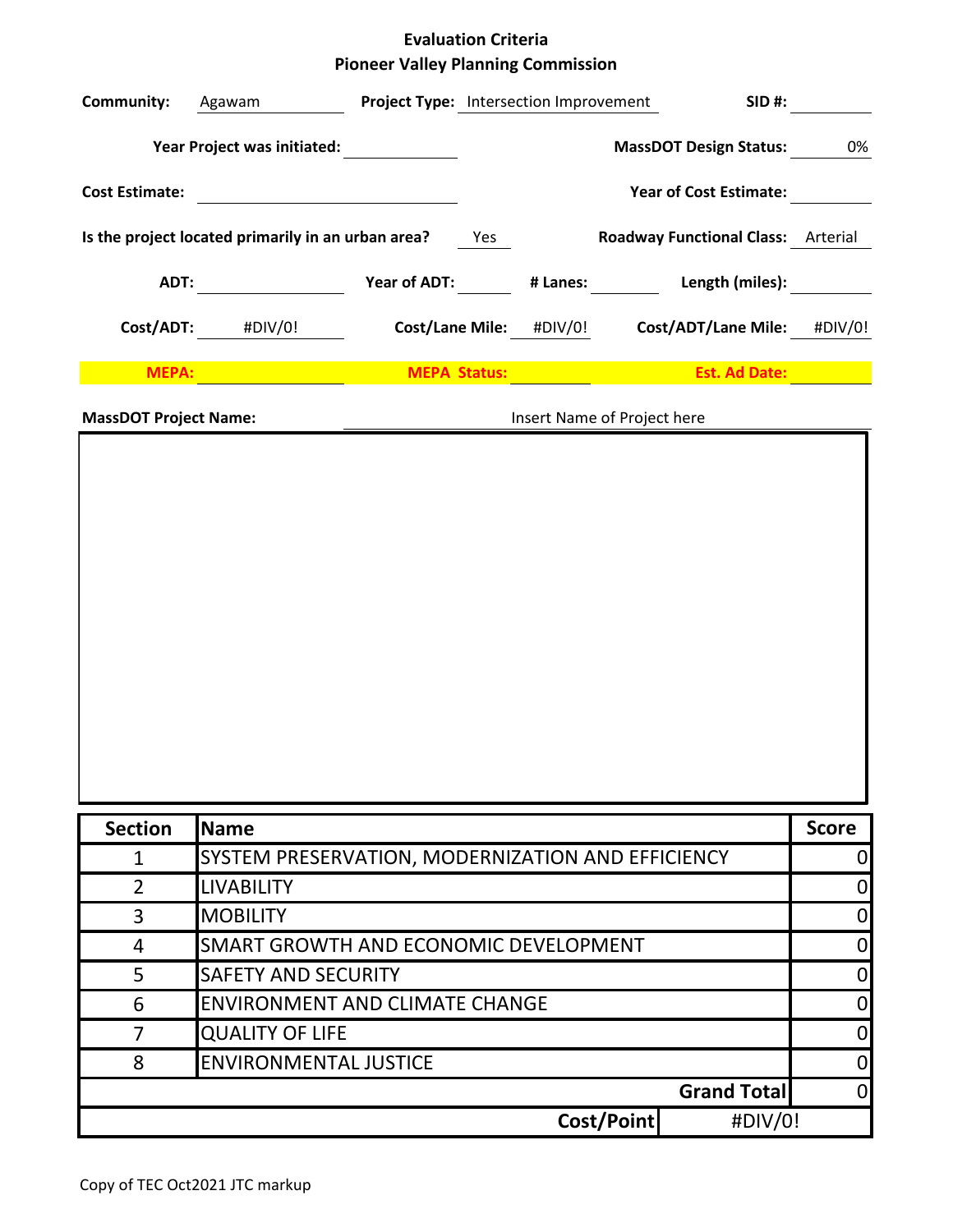## **Transportation Project Evaluation Criteria**

**Pioneer Valley Planning Commission**

| 1           |                                                                                                                                                                                                                                                          | SYSTEM PRESERVATION, MODERNIZATION AND EFFICIENCY                                                                                                                                                                                                                                                                                                                                                                                                                                                                               |                     | SID#                                                                                                       |                            | $\bf{0}$                      |
|-------------|----------------------------------------------------------------------------------------------------------------------------------------------------------------------------------------------------------------------------------------------------------|---------------------------------------------------------------------------------------------------------------------------------------------------------------------------------------------------------------------------------------------------------------------------------------------------------------------------------------------------------------------------------------------------------------------------------------------------------------------------------------------------------------------------------|---------------------|------------------------------------------------------------------------------------------------------------|----------------------------|-------------------------------|
|             |                                                                                                                                                                                                                                                          |                                                                                                                                                                                                                                                                                                                                                                                                                                                                                                                                 |                     | <b>Maximum Points for this Subsection:</b>                                                                 | 19                         | $\bf{0}$                      |
|             | <b>Criterion</b>                                                                                                                                                                                                                                         | <b>Factor</b>                                                                                                                                                                                                                                                                                                                                                                                                                                                                                                                   | <b>Instructions</b> | <b>Details</b>                                                                                             | <b>Max</b><br><b>Score</b> | <b>Actual</b><br><b>Score</b> |
| a           | Improves substandard<br>pavement                                                                                                                                                                                                                         | OCI rating less than 48.5 (arterial) or 47.5<br>(Collector): Poor, and pavement<br>improvements are included in the project -<br>8 points<br>OCI rating between 48.5 and 69.5 (arterial)<br>or 47.5 and 68.5 (collector): Fair, and<br>pavement improvements are included in the<br>$project - 4 points$<br>OCI rating greater than 69.5 (arterial) or<br>68.5 (collector): Good or better $-1$ point<br>OCI rating greater than 85 or the project is<br>an intersection improvement or off-road<br>bicycle facility - 0 points | Select one only     | <b>Based on Pavement</b><br><b>Condition Ratings as</b><br>defined in current RTP.<br><b>Attach Photos</b> | 8                          | $\overline{0}$                |
| b           | Improves intersection<br>operations (signal equipment<br>upgrades, adaptive signal<br>controls and coordination<br>with adjacent signals,<br>roundabout, geometric<br>improvements, adds turn<br>lanes, improves alignment,<br>improves sight distance.) | Meets or addresses criteria to a high degree<br>- improves multiple locations- 6 points<br>Meets or addresses criteria to a medium<br>degree - improves at least one locations<br>with multiple upgrades $-4$ points<br>Meets or addresses criteria to a low degree<br>improves one location $-2$ points<br>Does not meet or address criteria $-0$ points                                                                                                                                                                       | Select one only.    |                                                                                                            | 6                          | $\overline{0}$                |
| $\mathbf c$ | In a Congestion<br><b>Management Process</b><br><b>Identified Area as identified</b><br>on the latest version of the<br><b>CMP</b> Corridor or Bottlebeck<br><b>Reliability Map</b>                                                                      | Project will reduce congestion at a Severe-<br>location of Severe Unreliability - 5 points<br>Project will reduce congestion at a Serious<br>location of Serious Unreliability - 3 points<br>Project will reduce congestion at a<br><b>Moderate-location of Moderate</b><br>Unreliability $-1$ points<br>Project is defined to be in a Reliable area an<br>area of Minimal congestion or location is<br>not monitored $-0$ points                                                                                               | Select one only.    | Based on most recent<br>regional CMP data and<br><b>PVPC Congestion Map</b>                                | 5                          | $\overline{0}$                |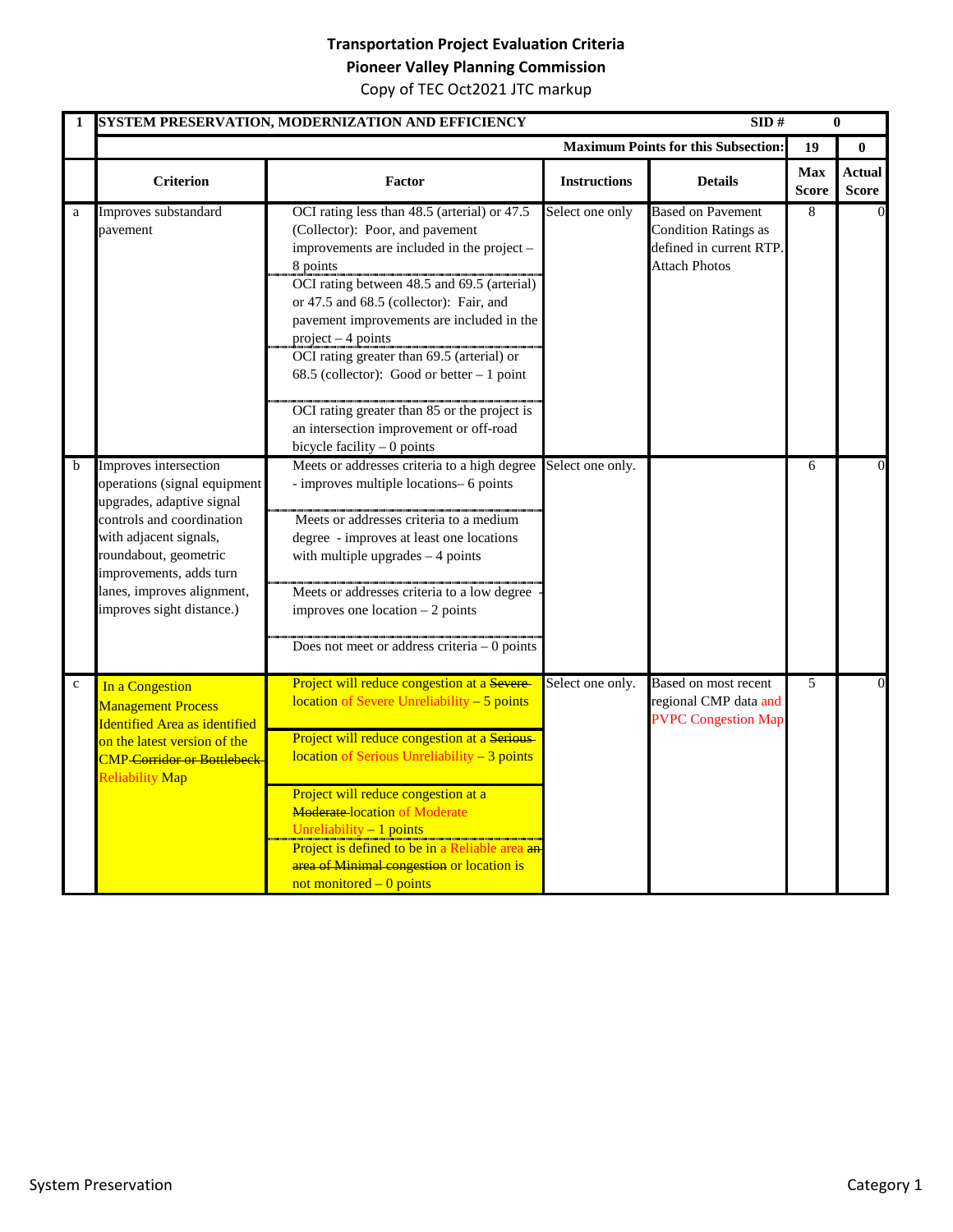|             | <b>LIVABILTY</b>                                                                                                                                                                                                                                                                                                            |                                                                                                                                                                                                                                                                                                                                                                                             |                                                                | SID#                                                                                                                                                                                                                         |                            | $\bf{0}$                      |
|-------------|-----------------------------------------------------------------------------------------------------------------------------------------------------------------------------------------------------------------------------------------------------------------------------------------------------------------------------|---------------------------------------------------------------------------------------------------------------------------------------------------------------------------------------------------------------------------------------------------------------------------------------------------------------------------------------------------------------------------------------------|----------------------------------------------------------------|------------------------------------------------------------------------------------------------------------------------------------------------------------------------------------------------------------------------------|----------------------------|-------------------------------|
|             |                                                                                                                                                                                                                                                                                                                             |                                                                                                                                                                                                                                                                                                                                                                                             |                                                                | <b>Maximum Points for this Subsection:</b>                                                                                                                                                                                   | 12                         | $\bf{0}$                      |
|             | <b>Criterion</b>                                                                                                                                                                                                                                                                                                            | Factor                                                                                                                                                                                                                                                                                                                                                                                      | <b>Instructions</b>                                            | <b>Details</b>                                                                                                                                                                                                               | <b>Max</b><br><b>Score</b> | <b>Actual</b><br><b>Score</b> |
| a           | Design is consistent with<br>complete streets policies.<br>Complete Streets are<br>designed and operated to<br>enable safe access for all<br>motorists, pedestrians,<br>cyclists, and transit users.<br>Applicant must provide<br>supporting documentation<br>that project is consistent with<br>a locally adopted complete | Project is a "complete street" consistent<br>with a locally adopted complete streets<br>policy or plan - 1 point<br>Project provides bicycle facilities or<br>$accommodations - 1 point$<br>Project provides pedestrian facilities - 1<br>point<br>Does not provide any complete streets<br>$components - 0 points$                                                                         | Select all criteria Provide plans<br>that apply to<br>project. | illustrating facilities<br>provided.<br><b>MassDOT Project</b><br>Development and<br><b>Design Guide</b><br><b>FHWA Livability in</b><br><b>Transportation</b><br>Guidebook                                                  | 3                          | $\Omega$                      |
| b           | Provides multi-modal access<br>to a downtown, village<br>center or employment center.                                                                                                                                                                                                                                       | Provides continuous bicycle access (i.e.<br>bike lanes or bike path) to a downtown or<br>$center-1 point$<br>Provides pedestrian access to a downtown<br>or center $-1$ point<br>Does not provide multimodal $access - 0$<br>points                                                                                                                                                         | Select all criteria<br>that apply to<br>project.               | Project proponent must<br>provide plans<br>illustrating facilities<br>provided and<br>information on the<br>downtown or village<br>district                                                                                  | 2                          | $\Omega$                      |
| $\mathbf c$ | Reduces auto dependency                                                                                                                                                                                                                                                                                                     | Project completes a known gap in the<br>bicycle or pedestrian network $-0.5$ point<br>Project provides for a new bicycle facility -<br>0.5 point<br>Project provides for a new pedestrian<br>facility $-0.5$ point<br>Project implements a transportation demand<br>management (TDM) strategy $-0.5$ point<br>Does not provide any of the above measures<br>$-0$ points                     | Select all criteria<br>that apply to<br>project.               | Project proponent must<br>provide plans<br>illustrating facilities<br>provided.                                                                                                                                              | 2                          | 0                             |
| d           | Project serves a targeted<br>development site (Priority<br>Development Area identified<br>in Valley Vision, rail station<br>area, Chapter 40R or 43D or<br>43E District)                                                                                                                                                    | Project mostly serves $(>50\%)$ a targeted<br>$development site - 1 points$<br>Project partly serves (25 - 50%) a targeted<br>development site $-0.5$ point<br>Project supports local zoning or other<br>regulations that are supportive of smart<br>$growth - 0.5$ point<br>Project provides for bicycle or pedestrian<br>access to or within a targeted development<br>$site - 0.5$ point | Select all criteria<br>that apply to<br>project.               | Project proponent must<br>provide map of project<br>location, and identify<br>project location in<br>relation to identified<br>targeted development<br>site. Information on<br>special districts should<br>also be provided. | 2                          | $\Omega$                      |
| e           | Completes off-road bike and<br>pedestrian network (copy of<br>the most recent regional<br>bicycle/trail map is attached.)                                                                                                                                                                                                   | Project provides an important link or<br>component of the region's off-road bicycle<br>and pedestrian network $-3$ points<br>Project includes an off-road bike and<br>pedestrian component as part of a road<br>project or a community adopted bicycle<br>sharing program $-2$ points<br>Project provides a connection to a regional<br>bikeway/walkway - 1 point                           | Select one only                                                | <b>Based on Regional</b><br>Bicycle/Trail Map<br>(provided) or the<br><b>Regional Bike</b><br>Linkages Map<br>(proposed pending<br>adoption)                                                                                 | 3                          | $\overline{0}$                |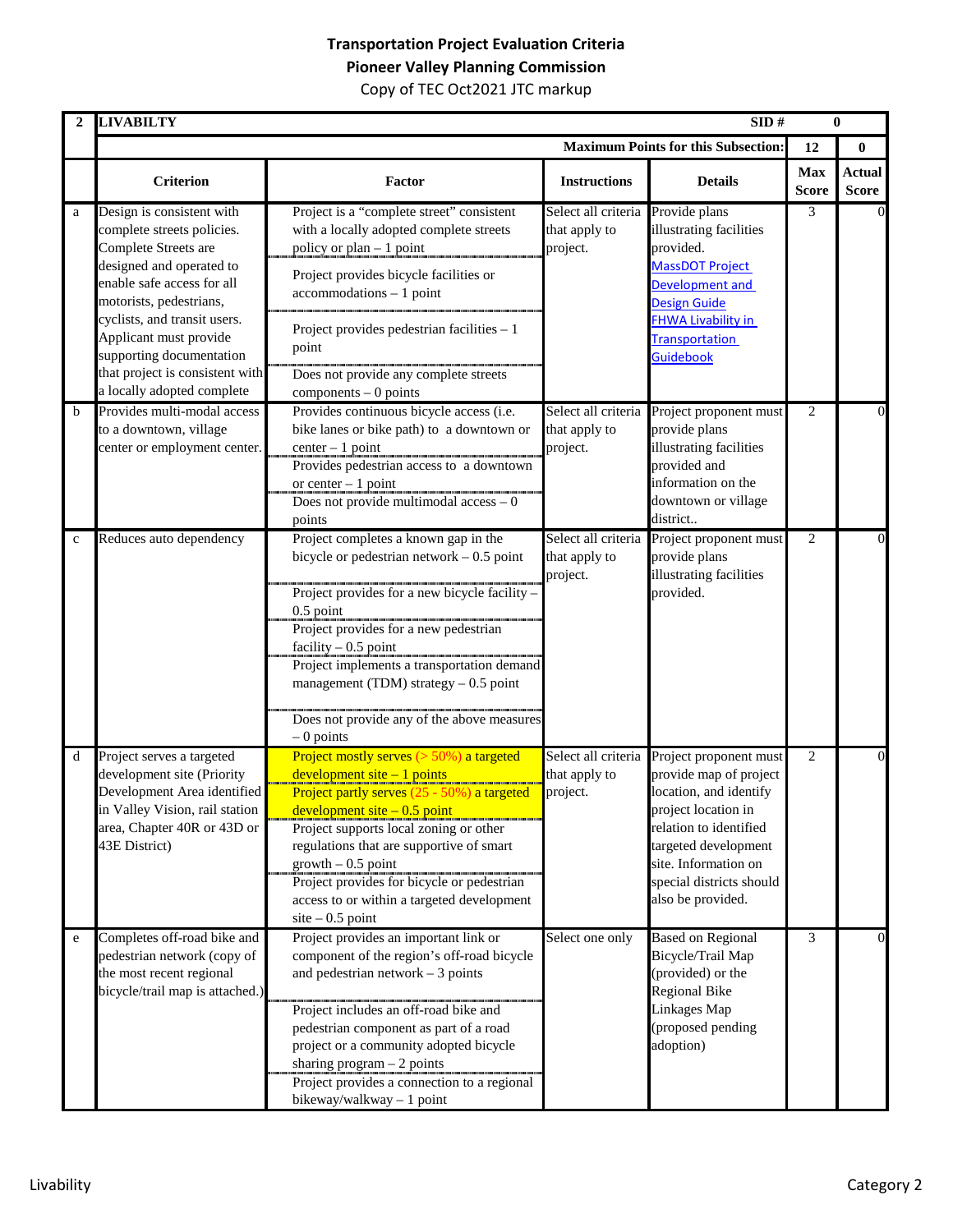| 3           | <b>MOBILITY</b>                                                                |                                                                                                                                                                                                                                                                                                                                                                                                                                                                                                                                                                                                                                                                                       |                     | SID#                                                                                               |                            | $\bf{0}$                      |
|-------------|--------------------------------------------------------------------------------|---------------------------------------------------------------------------------------------------------------------------------------------------------------------------------------------------------------------------------------------------------------------------------------------------------------------------------------------------------------------------------------------------------------------------------------------------------------------------------------------------------------------------------------------------------------------------------------------------------------------------------------------------------------------------------------|---------------------|----------------------------------------------------------------------------------------------------|----------------------------|-------------------------------|
|             |                                                                                |                                                                                                                                                                                                                                                                                                                                                                                                                                                                                                                                                                                                                                                                                       |                     | <b>Maximum Points for this Subsection:</b>                                                         | 17                         | $\bf{0}$                      |
|             | <b>Criterion</b>                                                               | Factor                                                                                                                                                                                                                                                                                                                                                                                                                                                                                                                                                                                                                                                                                | <b>Instructions</b> | <b>Details</b>                                                                                     | <b>Max</b><br><b>Score</b> | <b>Actual</b><br><b>Score</b> |
| a           | Improves Efficiency,<br>Reliability and<br>Attractiveness of Public<br>Transit | Project increases fixed route bus transit<br>service efficiency and attractiveness<br>through design or ITS technology $-1$ point project.<br>Project provides new or improved linkages<br>to adjacent existing or planned public<br>transit stations/stops $-0.5$ point<br>Project prioritizes signals for transit<br>vehicles $-1$ points<br>Project provides for a dedicated busway $-1$<br>points<br>Project provides for bus bump out $-0.5$<br>point                                                                                                                                                                                                                            | that apply to       | Select all criteria Identify affected bus<br>service, design<br>features, and/or ITS<br>components | 4                          | $\overline{0}$                |
| b           | Improves existing peak hour<br>level of service (LOS)                          | Source data indicates project improves a<br>location that operates at LOS F in an urban<br>area or LOS $E$ in a rural area $-6$ points<br>Source data indicates project improves a<br>location that operates at LOS E in an urban<br>area or LOS D in a rural area $-5$ points<br>Source data indicates project improves a<br>location that operates at LOS D in an urban<br>area or LOS C in a rural area $-3$ points                                                                                                                                                                                                                                                                | Select one only     | <b>Attach Functional</b><br>Design Report or<br>recent planning study.                             | 6                          | 0                             |
| $\mathbf c$ | Reduces traffic congestion<br>without adding unnecessary<br>turn lanes.        | Reduces congestion to a high degree -<br>project significantly improves traffic flow<br>for a location in the Regional Bottlenecks<br>Report or Regional Congestion<br>Management Process - 7 points<br>Reduces congestion to a medium degree -<br>project improves vehicle storage, installs<br>exclusive turn lanes as warranted, improves<br>access management at more than two<br>locations-5 points<br>Reduces congestion to a low degree -<br>provides modest improvements such as<br>signal retiming, lane striping, upgraded<br>detection, turn restrictions, or access<br>management upgrades at a single location -<br>2.5 points<br>Does not reduce congestion $-0$ points | Select one only     | <b>Attach Functional</b><br>Design Report or<br>recent planning study.                             | 7                          | $\Omega$                      |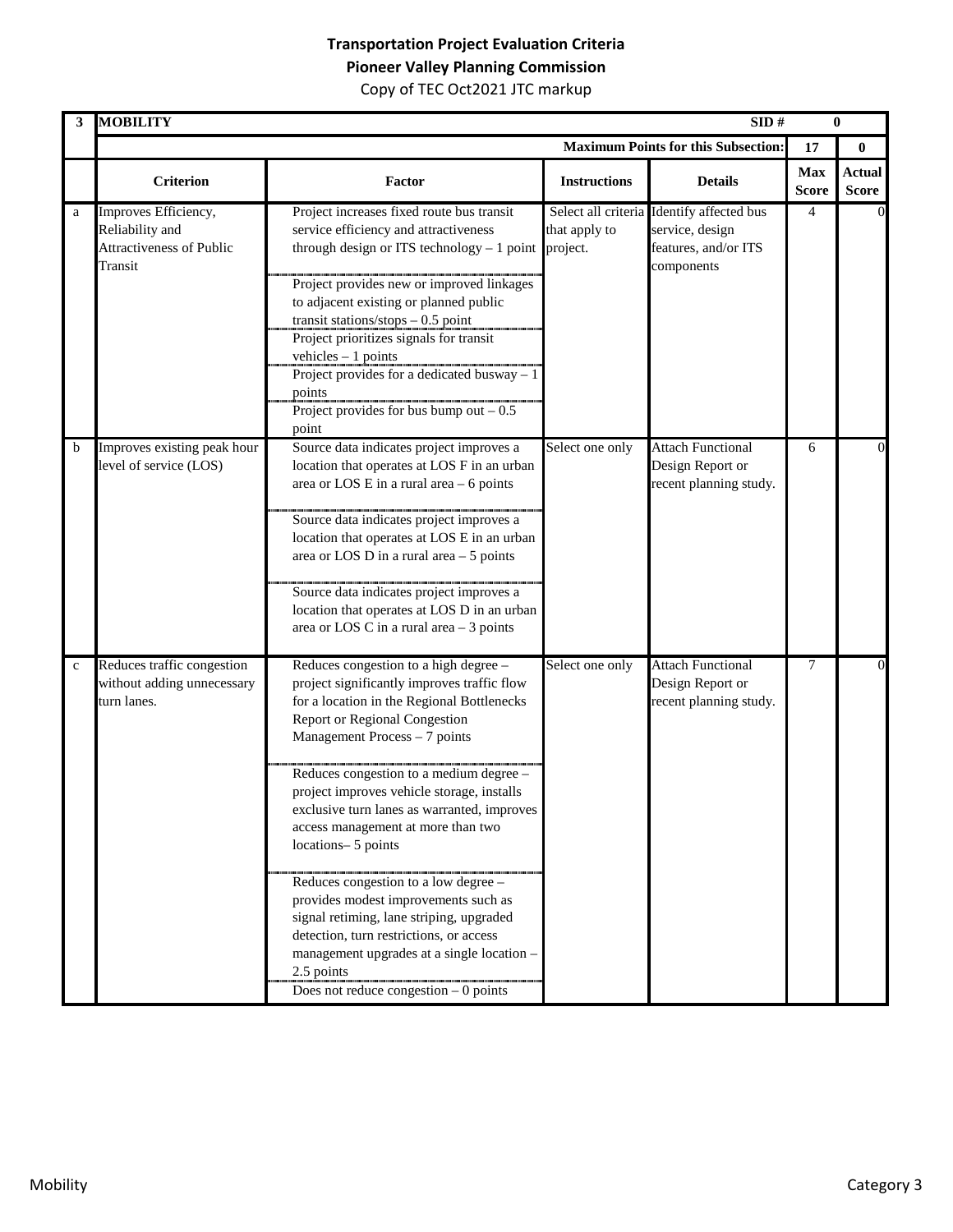## **Transportation Project Evaluation Criteria**

**Pioneer Valley Planning Commission** Copy of TEC Oct2021 JTC markup

|              |                                                                                                                                                                                        | SMART GROWTH AND ECONOMIC DEVELOPMENT                                                                                                                                                                                                                                                                                                                                                                                                                                                                          |                           | SID#                                                                                                                   |                            | $\bf{0}$                      |
|--------------|----------------------------------------------------------------------------------------------------------------------------------------------------------------------------------------|----------------------------------------------------------------------------------------------------------------------------------------------------------------------------------------------------------------------------------------------------------------------------------------------------------------------------------------------------------------------------------------------------------------------------------------------------------------------------------------------------------------|---------------------------|------------------------------------------------------------------------------------------------------------------------|----------------------------|-------------------------------|
|              |                                                                                                                                                                                        |                                                                                                                                                                                                                                                                                                                                                                                                                                                                                                                |                           | <b>Maximum Points for this Subsection:</b>                                                                             | 10                         | $\bf{0}$                      |
|              | <b>Criterion</b>                                                                                                                                                                       | Factor                                                                                                                                                                                                                                                                                                                                                                                                                                                                                                         | <b>Instructions</b>       | <b>Details</b>                                                                                                         | <b>Max</b><br><b>Score</b> | <b>Actual</b><br><b>Score</b> |
| a            | <b>Encourages Development</b><br>around Existing or Enhanced<br>Infrastructure.                                                                                                        | Public water and sanitary sewer lines serve<br>the project area. - 2 points<br>For rural areas, project is within a 1/4 mile<br>radius of a village center. - 2 points<br>The community will invest in the expansion<br>of existing public water and sanitary sewer<br>lines or install new infrastructure to<br>compliment the project. - 2 points                                                                                                                                                            | Select only one           | Provide a site map<br>illustrating the project<br>and any related public<br>water or sewer lines or<br>village center. | 2                          |                               |
|              |                                                                                                                                                                                        | Оr<br>Public water and sanitary sewer lines are<br>within close proximity (within 150 feet) of<br>the project $ROW - 1$ point<br>For rural areas, project is within a $\frac{1}{2}$ mile<br>radius of a village center $-1$ point<br>Public water and sanitary sewer lines do<br>not serve the project area. $-0$ points                                                                                                                                                                                       |                           |                                                                                                                        |                            |                               |
| b            | Prioritizes Transportation<br><b>Investments that Support</b><br>Land Use and Economic<br>Development Goals                                                                            | Project is identified in the most recently<br>adopted Comprehensive Economic<br>Development Strategy (CEDS) for the-<br>region 0.5 points<br><u> La Baranta da Baranta da Baranta da Baranta da Baranta da Baranta da Baranta da Baranta da Baranta da Ba</u><br>Project serves an area that is targeted as a<br>Priority Development Area (PDA) in Valley<br>Vision Map $-0.5$ 1 point<br>Project serves an area that is targeted as a<br>Priority Protection Area (PPA) in Valley<br>Vision Map - (-1 point) | Select if<br>applicable.  | Submit plan excerpts                                                                                                   | 1                          | $\Omega$                      |
| $\mathbf{C}$ | Provides service to a Transit<br>Oriented District (TOD),<br><b>Traditional Neighborhood</b><br>District (TND), and Cluster<br>or Open Space Development<br>District                   | Project serves an area that is identified in an Select if<br>existing or planned transit oriented<br>development, traditional neighborhood<br>development, cluster or open space<br>development district in an adopted plan                                                                                                                                                                                                                                                                                    | applicable                | Submit plan excerpts<br>referencing the<br>appropriate district.                                                       | 0.5                        | $\Omega$                      |
| d            | Support Mixed-Use<br>Downtowns and Village<br>Centers                                                                                                                                  | Project serves an existing or planned mixed<br>use downtown or village center                                                                                                                                                                                                                                                                                                                                                                                                                                  | Select if<br>applicable   | Identify the downtown                                                                                                  | 0.5                        | $\overline{0}$                |
| e            | Improves intermodal<br>accommodations/connection<br>s to transit (project enhances<br>access, amenities, or service<br>to an existing transit<br>intermodal center or pulse<br>point.) | Meets or addresses criteria to a high degree<br>- project enhances service for three or more<br>transit routes-4 points<br>Meets or addresses criteria to a medium<br>degree – project results in multiple<br>upgrades for one or two transit routes $-2$<br>points<br>Meets or addresses criteria to a low degree -<br>project enhances service for a single transit<br>route $-1$ points<br>Does not meet or address criteria-0 points                                                                       | Select one only           | Include most recent<br>PVTA route ridership<br>data.                                                                   | $\overline{4}$             | $\overline{0}$                |
| f            | Reduces Congestion on<br><b>Freight Routes</b>                                                                                                                                         | Project will reduce congestion on roadways<br>with more than 5% trucks per day $-1$ point                                                                                                                                                                                                                                                                                                                                                                                                                      | that apply to<br>project. | Select all criteria Attach Truck Count                                                                                 | 2                          | 0                             |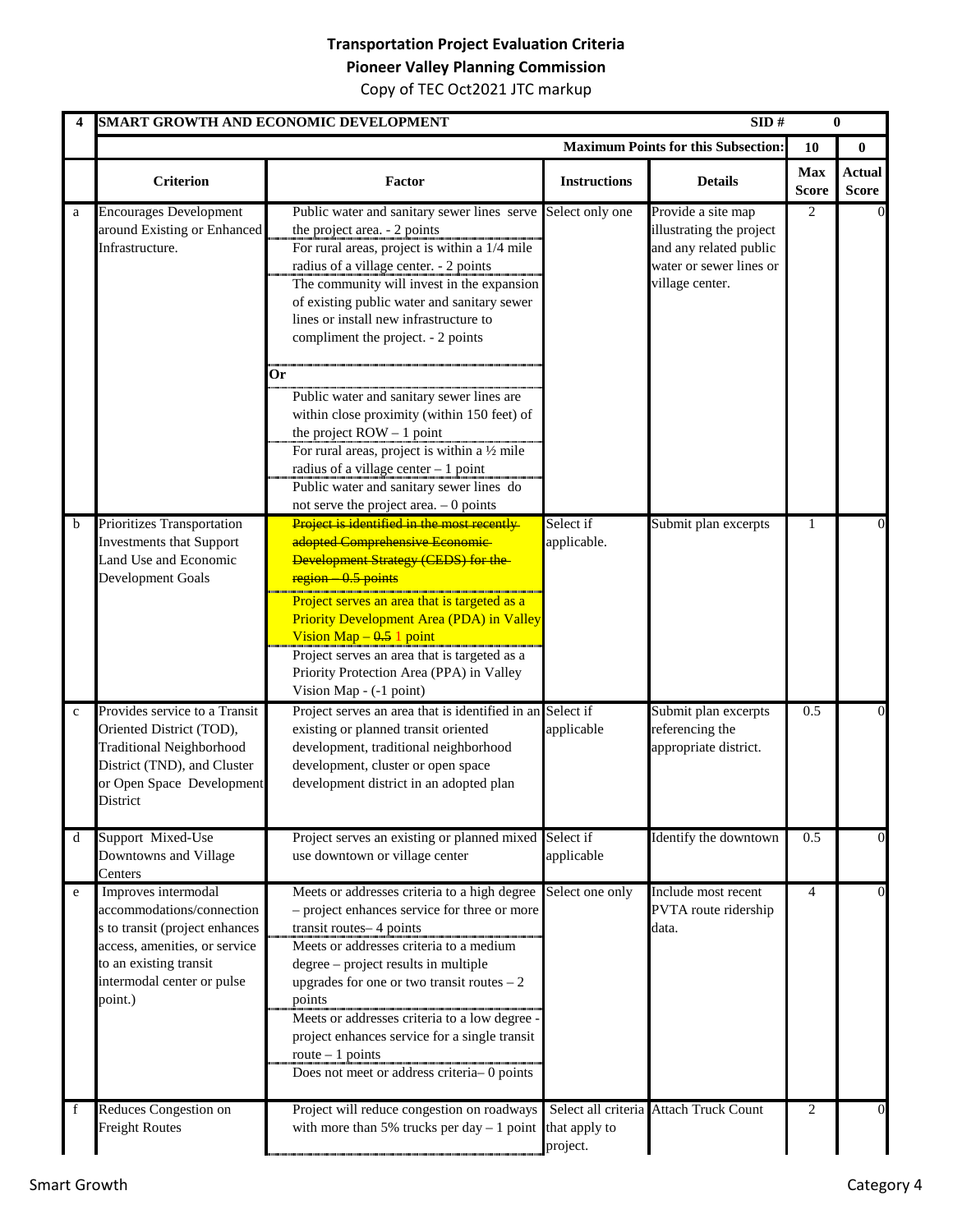## **Transportation Project Evaluation Criteria**

**Pioneer Valley Planning Commission**

|           | <b>ISMART GROWTH AND ECONOMIC DEVELOPMENT</b>                                                |                     | SID#                                       |                     |                        |
|-----------|----------------------------------------------------------------------------------------------|---------------------|--------------------------------------------|---------------------|------------------------|
|           |                                                                                              |                     | <b>Maximum Points for this Subsection:</b> | 10                  |                        |
| Criterion | Factor                                                                                       | <b>Instructions</b> | <b>Details</b>                             | Max<br><b>Score</b> | Actual<br><b>Score</b> |
|           | Project implements a strategy identified in<br>the State or Regional Freight Plan $-1$ point |                     |                                            |                     |                        |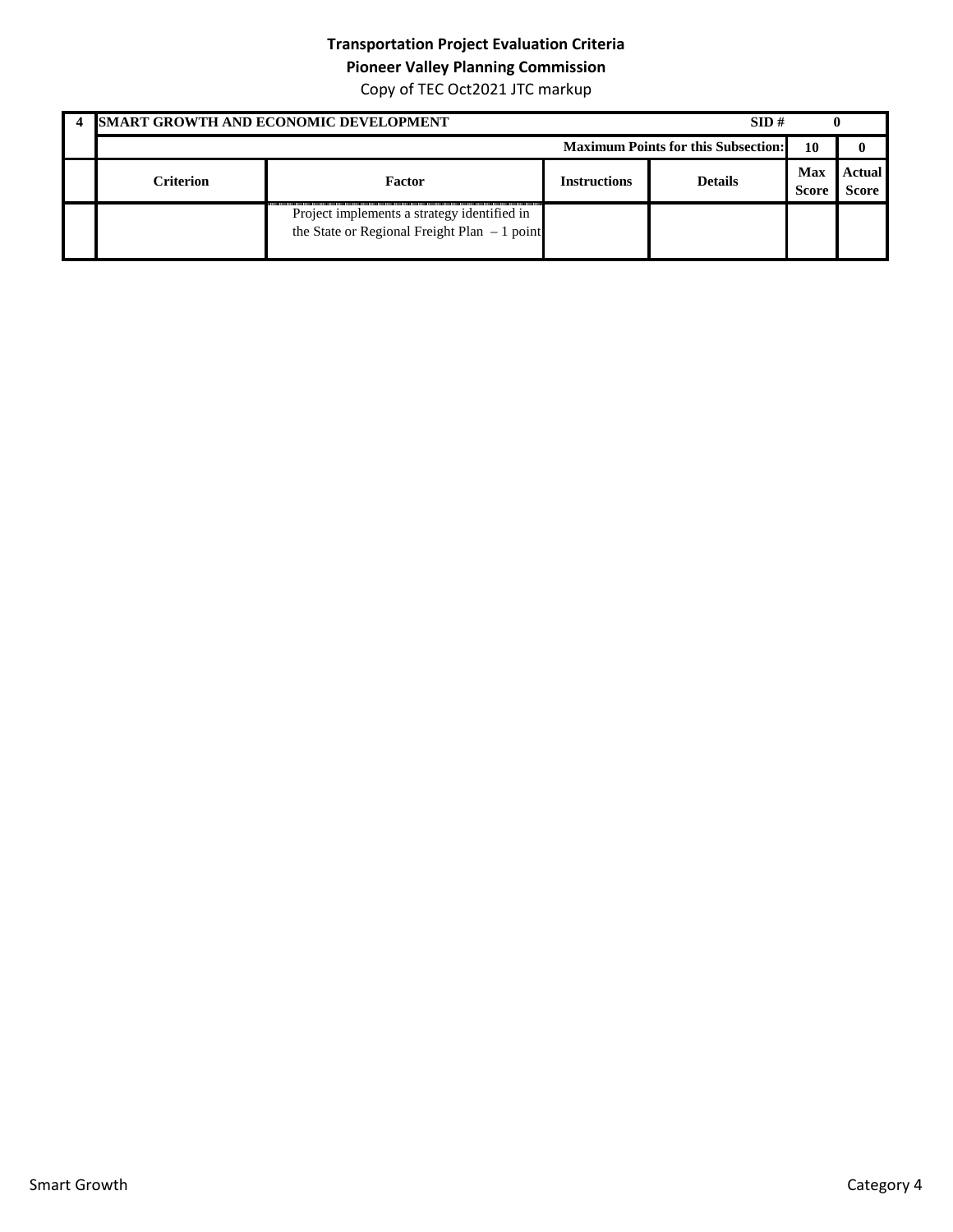|             | <b>SAFETY AND SECURITY</b>                                                                                                                                                                             |                                                                                                                                                                                                                                                                                                                                                |                                                          | SID#                                                                                                       |                            | $\bf{0}$                      |
|-------------|--------------------------------------------------------------------------------------------------------------------------------------------------------------------------------------------------------|------------------------------------------------------------------------------------------------------------------------------------------------------------------------------------------------------------------------------------------------------------------------------------------------------------------------------------------------|----------------------------------------------------------|------------------------------------------------------------------------------------------------------------|----------------------------|-------------------------------|
|             |                                                                                                                                                                                                        |                                                                                                                                                                                                                                                                                                                                                |                                                          | <b>Maximum Points for this Subsection:</b>                                                                 | 16                         | $\bf{0}$                      |
|             | <b>Criterion</b>                                                                                                                                                                                       | Factor                                                                                                                                                                                                                                                                                                                                         | <b>Instructions</b>                                      | <b>Details</b>                                                                                             | <b>Max</b><br><b>Score</b> | <b>Actual</b><br><b>Score</b> |
| a           | <b>Reduces Number and</b><br>Severity of Collisions                                                                                                                                                    | Project includes ITS elements that will reduce<br>crashes or adds/improves guardrails.                                                                                                                                                                                                                                                         |                                                          | Identify specific ITS<br>components                                                                        | 1                          | $\boldsymbol{0}$              |
|             |                                                                                                                                                                                                        | A roadway safety audit has been completed for<br>the project.                                                                                                                                                                                                                                                                                  | Select if<br>applicable                                  | Submit RSA report                                                                                          | 2                          | $\mathbf 0$                   |
|             |                                                                                                                                                                                                        | Project addresses a safety problem as<br>identified in the PVPC "Top 100" High<br>Crash Intersections Report, Top 25 High<br>Crash Roadway Segments or is identified as<br>a High Bicycle or Pedestrian Crash Cluster<br>by MassDOT - 4 points                                                                                                 | Select one (if<br>applicable)                            | Submit report excerpts.<br>Documented crashes<br>per Million Entering<br>Vehicles/Million<br>Vehicle Miles | $\overline{4}$             | $\mathbf 0$                   |
|             |                                                                                                                                                                                                        | The location has a history of lane departure<br>crashes as defined in the Regional Safety<br>Compass and the project will remove<br>hazardous objects such as utility poles and<br>trees from the roadside $-4$ points                                                                                                                         |                                                          |                                                                                                            |                            |                               |
|             |                                                                                                                                                                                                        | The location has a history of lane departure<br>crashes as defined in the Regional Safety<br>Compass and the project will install rumble<br>strips, improve visibility through enhanced<br>edge lines, or enhance pavement to improve<br>skid resistance $-2$ points                                                                           |                                                          |                                                                                                            |                            |                               |
|             |                                                                                                                                                                                                        | The location has a crash rate greater than<br>the state or district average. $-2$ points                                                                                                                                                                                                                                                       |                                                          |                                                                                                            |                            |                               |
| b           | Promotes a Safe and<br>Accessible Pedestrian and<br><b>Bicycle Environment</b><br>through amenities such as<br>bike racks, lockers, off-road<br>bike lanes, connections to<br>bike paths, bike-sharing | <b>Project includes bike safety improvements</b><br>2 points<br>Project includes pedestrian safety<br>improvements 2 points<br>Project provides bike amenities, such as<br>bike racks or lockers, off-road bike lanes,<br>connections to bike paths, or bike-sharing-                                                                          | Select if<br>applicable Select<br>one (if<br>applicable) | Identify the safety<br>improvements<br>amenities                                                           | 5                          | $\overline{0}$                |
|             | infrastructure, new street<br>furniture, wayfinding signs,<br>public transit shelters,<br>bollards or other items as<br>approved by the TIP<br>Subcommittee.                                           | infrastructure 1 point<br>Project adds more than 3 amenities - 5<br><u>points</u><br>Project adds 2 or 3 amenities - 3 points<br>Project adds 1 amenity - 1 point                                                                                                                                                                              |                                                          |                                                                                                            |                            |                               |
| $\mathbf c$ | <b>Improves Emergency</b><br>Response                                                                                                                                                                  | Project is identified as an existing or<br>planned priority emergency response route<br>by one or more Local Public Agencies and<br>is projected to decrease response times for<br>EMS, fire, and police agencies $-2$ points<br>Project improves an evacuation route to, or<br>in proximity to, an emergency support<br>$location - 2 points$ | that apply to<br>project.                                | Select all criteria Attach EMS plan<br>excerpts or other<br>documents                                      | 4                          | 0                             |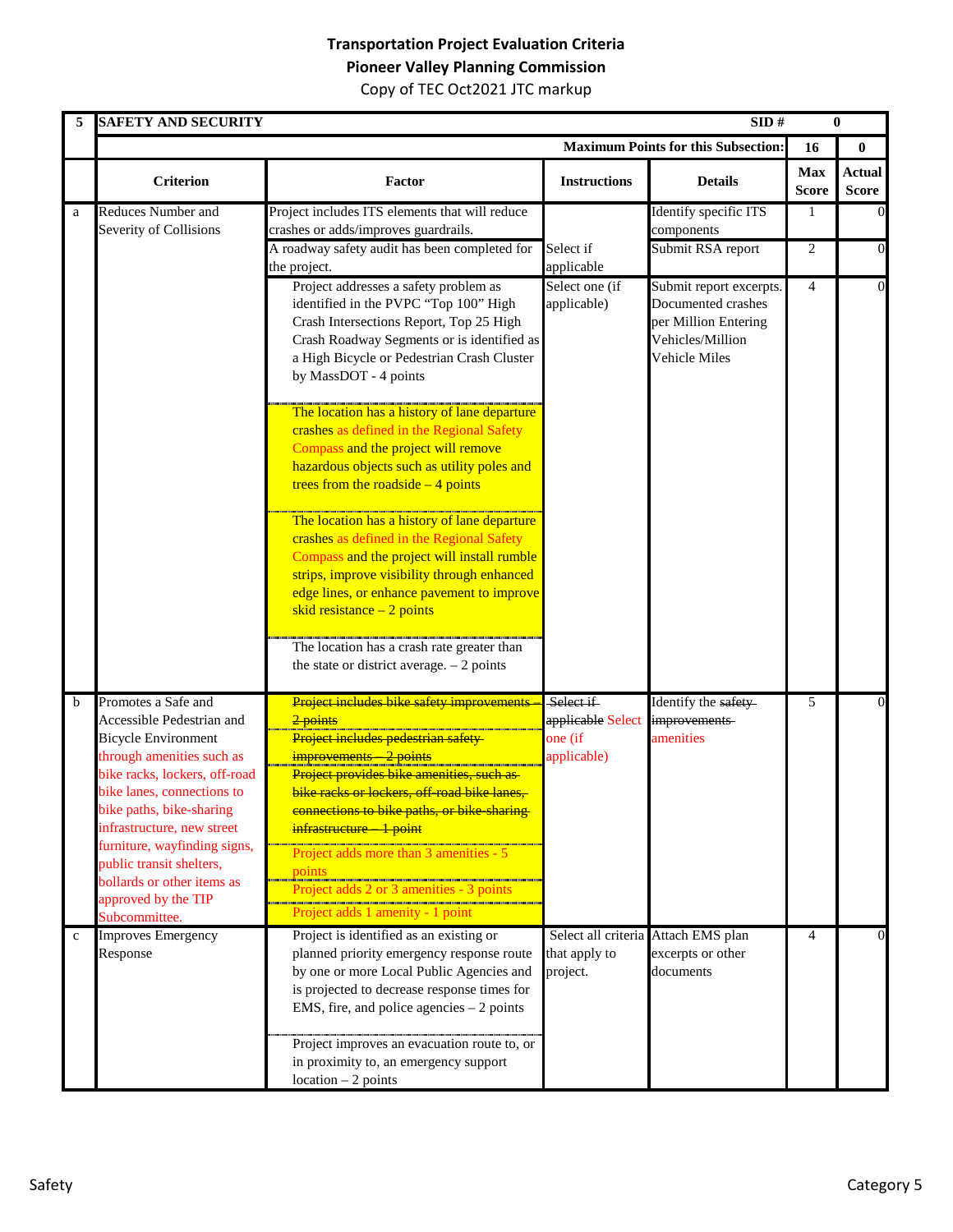| 6           | ENVIRONMENT AND CLIMATE CHANGE                                                                                                                                                                          |                                                                                                                                                                                                                                                                                                                                                                                                        |                                   | SID#                                                                                                                                                                                                                                                         |                            | $\bf{0}$                      |
|-------------|---------------------------------------------------------------------------------------------------------------------------------------------------------------------------------------------------------|--------------------------------------------------------------------------------------------------------------------------------------------------------------------------------------------------------------------------------------------------------------------------------------------------------------------------------------------------------------------------------------------------------|-----------------------------------|--------------------------------------------------------------------------------------------------------------------------------------------------------------------------------------------------------------------------------------------------------------|----------------------------|-------------------------------|
|             |                                                                                                                                                                                                         |                                                                                                                                                                                                                                                                                                                                                                                                        |                                   | <b>Maximum Points for this Subsection:</b>                                                                                                                                                                                                                   | 12                         | $\bf{0}$                      |
|             | <b>Criterion</b>                                                                                                                                                                                        | Factor                                                                                                                                                                                                                                                                                                                                                                                                 | <b>Instructions</b>               | <b>Details</b>                                                                                                                                                                                                                                               | <b>Max</b><br><b>Score</b> | <b>Actual</b><br><b>Score</b> |
| a           | Preserves Floodplains and<br>Wetlands (310 CMR)                                                                                                                                                         | Project is not located in a floodplain.                                                                                                                                                                                                                                                                                                                                                                | that apply to<br>project.         | Select all criteria Submit floodplain map.                                                                                                                                                                                                                   | 0.5                        |                               |
|             |                                                                                                                                                                                                         | Project is not located in an existing wetland                                                                                                                                                                                                                                                                                                                                                          |                                   |                                                                                                                                                                                                                                                              | 0.5                        | $\Omega$                      |
| b           | Promotes Green<br>Infrastructure and Low<br><b>Impact Development to</b><br><b>Reduce Stormwater Impacts</b>                                                                                            | Project involves use of green infrastructure or<br>low impact development (LID) best<br>management practices (BMPs) to reduce<br>stormwater impacts. Eligible BMPs include:<br>rain gardens, green streets, tree box filters,<br>bioretention areas, sheet flow runoff, permeable<br>pavement, vegetated swales, engineered soils<br>for expanded root growth, and measures to<br>improve infiltration | Select if<br>applicable           | <b>Identify</b> best<br>management practices                                                                                                                                                                                                                 | $\overline{2}$             |                               |
| $\mathbf c$ | Reduces Impervious<br><b>Surfaces</b>                                                                                                                                                                   | Project reduces impervious surface area, or<br>reduces stormwater runoff discharge rate and<br>volume, from pre-existing conditions.                                                                                                                                                                                                                                                                   | Select if<br>applicable           | Identify design features                                                                                                                                                                                                                                     | 0.5                        | 0                             |
| d           | Protects or Enhances<br><b>Environmental Assets</b>                                                                                                                                                     | Project will improve high priority regional<br>environmental assets or enhance protection of<br>Priority Protection Areas (PPAs) identified in<br>Valley Vision.                                                                                                                                                                                                                                       | Select if<br>applicable           | Identify affected assets<br>from map                                                                                                                                                                                                                         | 0.5                        | $\Omega$                      |
| e           | <b>Supports Brownfields</b><br>Redevelopment                                                                                                                                                            | Project serves a brownfield redevelopment site.<br>0r<br>Project helps to implement an adopted<br>brownfield redevelopment plan                                                                                                                                                                                                                                                                        | Select one only,<br>if applicable | Supply map                                                                                                                                                                                                                                                   | 0.5                        | $\Omega$                      |
| f           | Improves Air Quality<br>Major improvements include<br>projects that demonstrate<br>significant reduction in<br>single occupant vehicles.<br>Minor improvements include<br>reductions in vehicle idling. | Project includes major elements improving<br>air quality $-1$ point<br>Project includes minor elements improving<br>air quality $-0.5$ point<br>Project has no significant air quality impact<br>$-0$ points<br>Project has negative air quality impacts $ (-$<br>1) points                                                                                                                            | Select if<br>applicable           | <b>Show CMAQ Analysis</b><br>(PVPC). The level of<br>improvement based on<br>CMAQ analysis shall<br>be considered in<br>determining major and<br>minor improvements.                                                                                         | 1                          | $\Omega$                      |
| g           | Reduces CO2 Emissions                                                                                                                                                                                   | Project significantly reduces CO2 emissions Select one only.<br>$-1$ point<br>Project modestly reduces CO2 emissions -<br>$0.5$ point<br>Project has no significant CO2 emissions<br>$impact - 0 points$                                                                                                                                                                                               |                                   | Provide information<br>documenting CO <sub>2</sub><br>reduction strategy, for<br>example, purchase of<br>fuel efficient or electric<br>vehicles or LED traffic<br>lights or solar panels or<br>wind generators.<br>Provide Greenhouse<br>Gas Analysis (PVPC) | $\mathbf{1}$               | $\Omega$                      |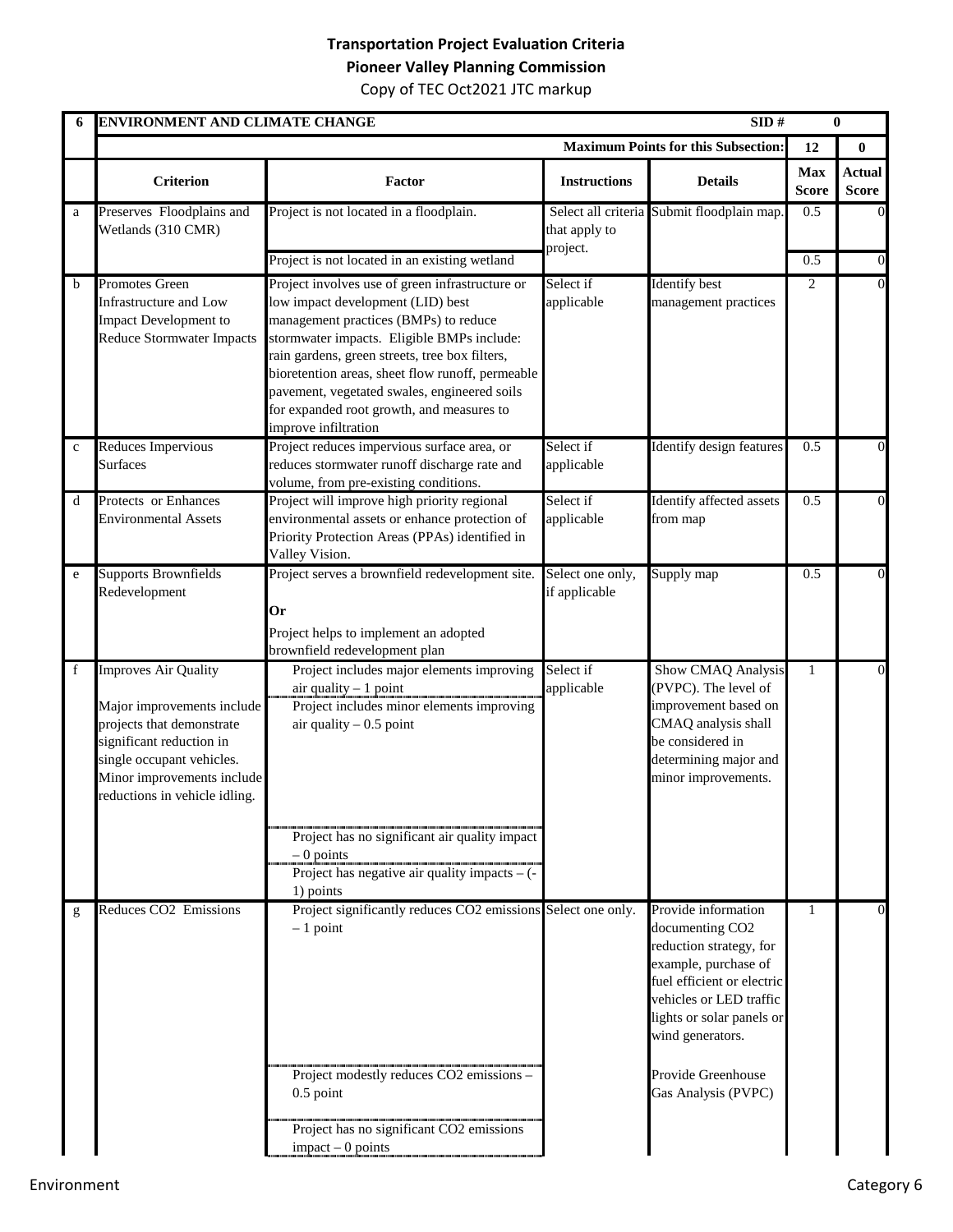| 6 | ENVIRONMENT AND CLIMATE CHANGE        |                                                                                                                                                                                                                                                                                                                                                                                                                                                                                                                        |                           | SID#                                                                                                                     |                            | $\mathbf{0}$                  |
|---|---------------------------------------|------------------------------------------------------------------------------------------------------------------------------------------------------------------------------------------------------------------------------------------------------------------------------------------------------------------------------------------------------------------------------------------------------------------------------------------------------------------------------------------------------------------------|---------------------------|--------------------------------------------------------------------------------------------------------------------------|----------------------------|-------------------------------|
|   |                                       |                                                                                                                                                                                                                                                                                                                                                                                                                                                                                                                        |                           | <b>Maximum Points for this Subsection:</b>                                                                               | 12                         | $\bf{0}$                      |
|   | <b>Criterion</b>                      | Factor                                                                                                                                                                                                                                                                                                                                                                                                                                                                                                                 | <b>Instructions</b>       | <b>Details</b>                                                                                                           | <b>Max</b><br><b>Score</b> | <b>Actual</b><br><b>Score</b> |
|   |                                       | Project increases CO2 emissions impacts -<br>$(-1)$ points                                                                                                                                                                                                                                                                                                                                                                                                                                                             |                           |                                                                                                                          |                            |                               |
| h | Promotes Mode Shift                   | Project will provide significant reduction in<br>single occupancy vehicle trips through a shift to<br>another transportation mode (i.e. bicycling)                                                                                                                                                                                                                                                                                                                                                                     | Select if<br>applicable   | Identify how project<br>will accomplish mode<br>shift.                                                                   | $\mathbf{1}$               | $\Omega$                      |
|   | Improves Fish and Wildlife<br>Passage | Project includes stream crossing or culvert<br>improvements designed to improve fish and<br>wildlife passage, in accordance with<br>Massachusetts River and Stream Crossing<br>standards<br><b>MA Stream Crossings Handbook</b>                                                                                                                                                                                                                                                                                        | Select if<br>applicable   | <b>Identify design features</b><br>in accordance with<br><b>Massachusetts River</b><br>and Stream Crossing<br>Standards. | $\mathbf{1}$               | $\overline{0}$                |
|   | <b>Supports Green</b><br>Communities  | Project is located in an approved Green<br>Community, in accordance with the MA Green<br><b>Communities Act</b>                                                                                                                                                                                                                                                                                                                                                                                                        | Select if<br>applicable   | See MA Green<br>Communities map<br><b>Link to MA Green</b><br><b>Communities Map</b>                                     | 0.5                        | $\Omega$                      |
| k | <b>Improves Storm Resilience</b>      | Project addresses a flooding problem or<br>increases resilience of the transportation<br>system to $floods - 1$ point<br>Project improves storm flows by enlarging<br>culverts or stream crossings, where there is<br>demonstrated likelihood of extreme weather<br>damage, while improving fish and wildlife<br>$passage - 2 points$<br>Or<br>The Project incorporates stormwater BMPs<br>or implements improvements that meet<br>National Pollutant Discharge Elimination<br>System (NPDES) requirements $-2$ points | that apply to<br>project. | Select all criteria Document BMPs                                                                                        | 3                          | $\theta$                      |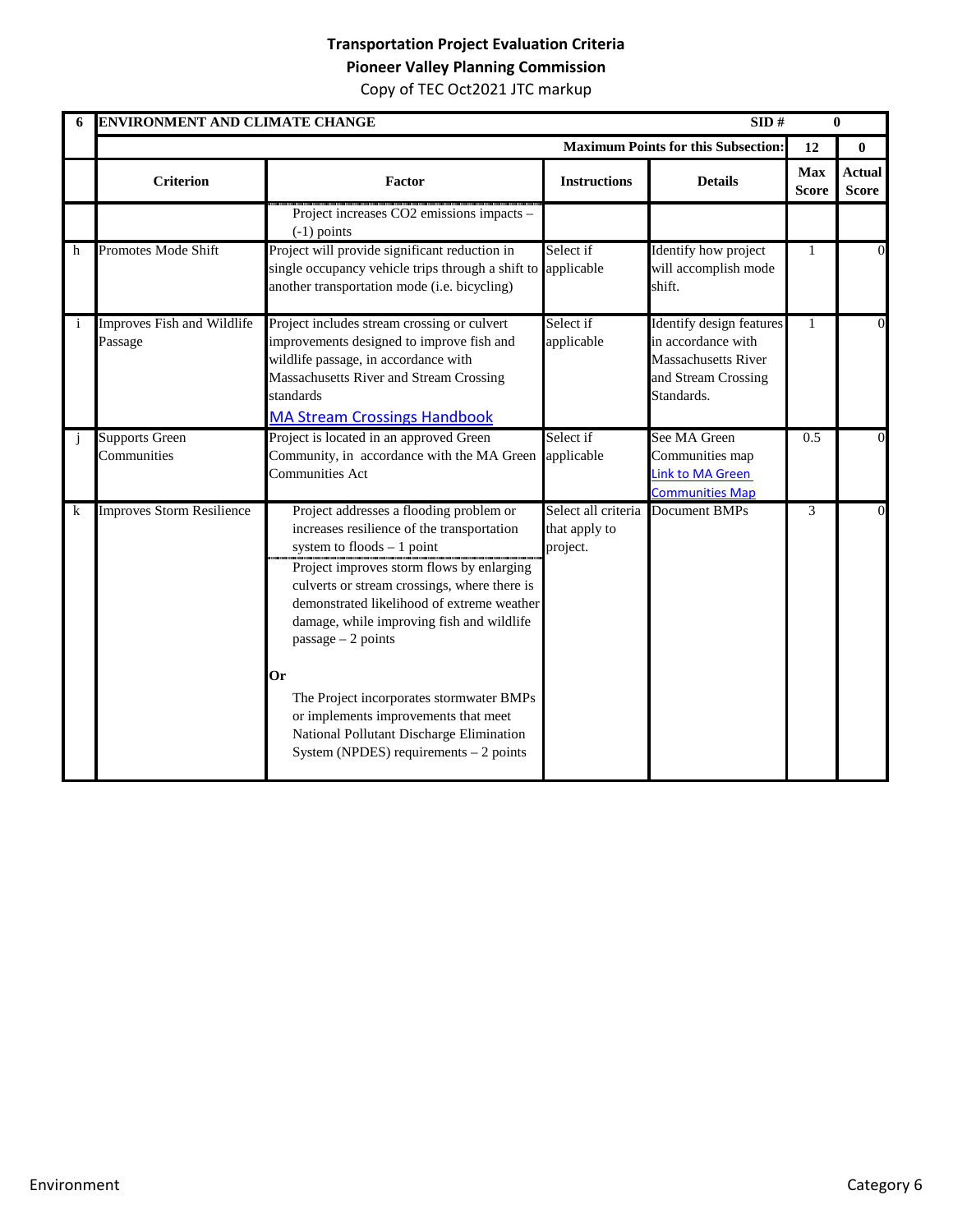|             | <b>QUALITY OF LIFE</b>                                               |                                                                                                                                                                                                                                                                                                                                                                                             |                         | SID#                                                                                                        |                            | $\bf{0}$                      |
|-------------|----------------------------------------------------------------------|---------------------------------------------------------------------------------------------------------------------------------------------------------------------------------------------------------------------------------------------------------------------------------------------------------------------------------------------------------------------------------------------|-------------------------|-------------------------------------------------------------------------------------------------------------|----------------------------|-------------------------------|
|             |                                                                      |                                                                                                                                                                                                                                                                                                                                                                                             |                         | <b>Maximum Points for this Subsection:</b>                                                                  | 1110                       | $\bf{0}$                      |
|             | <b>Criterion</b>                                                     | Factor                                                                                                                                                                                                                                                                                                                                                                                      | <b>Instructions</b>     | <b>Details</b>                                                                                              | <b>Max</b><br><b>Score</b> | <b>Actual</b><br><b>Score</b> |
| a           | <b>Enhances or and Preserves</b><br>Greenways and Blueways           | Project is adjacent to, AND incorporates<br>enhanced public access or trails or protection<br>related to a designated National Scenic River<br>(Westfield River), National Blueway<br>(Connecticut River), the Baystate Greenway, a<br>National Scenic Trail, a National Recreation<br>Trail, or regional greenway as identified in the<br>Pioneer Valley Greenways Plan                    | Select if<br>applicable | Identify the designated<br>greenway or blueway,<br>and the public access<br>or land to be protected         | -1                         |                               |
| $\mathbf b$ | <b>Improves Access to Parks</b><br>and Open Space                    | Project improves the public's direct access to<br>identified municipal or state parks and/or open<br>space                                                                                                                                                                                                                                                                                  | Select if<br>applicable | Identify the park,<br>and/or open space                                                                     | 1                          | 0                             |
| $\mathbf c$ | Improves Access to Jobs                                              | Project will serve an existing or planned area<br>identified as a major employment center in the<br>Comprehensive Economic Development<br>Strategy (CEDS) for the region. 2013 CEDS                                                                                                                                                                                                         | Select if<br>applicable | Identify the major<br>employment center                                                                     | 2                          | $\theta$                      |
| d           | Preserves Historical and<br><b>Cultural Resources</b>                | Project itself involves preservation of property<br>designated as a National Historic site or in<br>National Historic District, or is a Historical or<br>Cultural resource as defined by state, local, or<br>federal inventories.                                                                                                                                                           | Select if<br>applicable | Identify property and<br>source of listing.                                                                 | 0.5                        | $\theta$                      |
| e           | Preserve Prime Agricultural<br>Land                                  | Project will not decrease the amount of<br>adjacent farmland in active agricultural<br>production<br>Project makes financial contribution to<br>farmland preservation fund to mitigate<br>impacts to active farmland                                                                                                                                                                        | Select if<br>applicable | Utilize aerial photos to<br>identify lands in active<br>agricultural production                             | 0.5                        | $\Omega$                      |
| f           | Provide Safe and Reliable<br><b>Access to Education</b>              | Project includes design elements to improve Select if<br>safety and/or access (regardless of mode) to applicable<br>an existing or planned educational facility<br>(sidewalks, traffic calming measures,<br>crosswalk signals)<br>Project helps to implement an accepted Safe<br>Route to School or the recommendations of<br>a Safe Route to School study<br><b>Safe Routes to Schools</b> |                         | Identify the educational<br>facility and the design<br>elements                                             | 0.5                        | $\theta$                      |
| g           | <b>Support Designated Scenic</b><br><b>Byways</b>                    | Project implements a recommendation of a<br>Corridor Management Plan for a designated applicable<br>National or State Scenic Byway<br>Link to MA Scenic Byways Map                                                                                                                                                                                                                          | Select if               | Identify the<br>recommendation and<br><b>Corridor Management</b><br>Plan                                    | 0.5                        | $\theta$                      |
| h           | Implements ITS strategies<br>other than traffic signal<br>operations | Project includes ITS equipment (e.g.<br>variable message signs) $-2$ points<br>No proposed ITS equipment $-0$ points                                                                                                                                                                                                                                                                        | Select one only         | Improves traffic flow<br>as identified by an<br>identified ITS strategy<br>for the municipality or<br>state | 2                          | $\overline{0}$                |
| i           | <b>Improve Network</b><br>Wayfinding/Retro-<br>reflectivity          | Project includes improved wayfinding<br>$signage - 1 point$<br>Project upgrades existing signs to meet<br>current retro-reflectivity standards - 1 point                                                                                                                                                                                                                                    | Select only one         |                                                                                                             | 1                          | $\Omega$                      |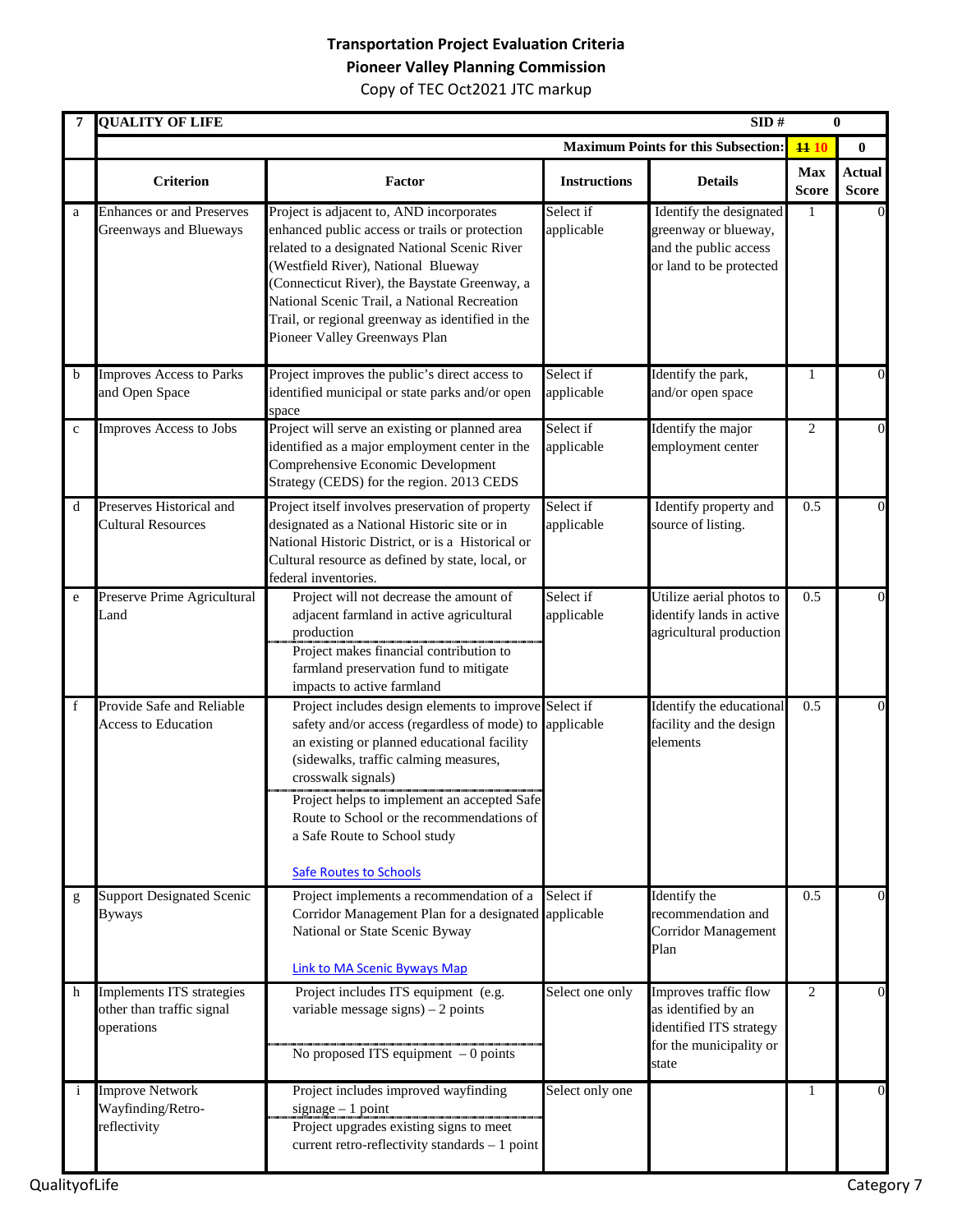|   | <b>QUALITY OF LIFE</b>                                         |                                                                                               |                             | SID#                                                                                 |                            |                               |
|---|----------------------------------------------------------------|-----------------------------------------------------------------------------------------------|-----------------------------|--------------------------------------------------------------------------------------|----------------------------|-------------------------------|
|   |                                                                |                                                                                               |                             | <b>Maximum Points for this Subsection:</b> 14 1                                      |                            |                               |
|   | <b>Criterion</b>                                               | Factor                                                                                        | <b>Instructions</b>         | <b>Details</b>                                                                       | <b>Max</b><br><b>Score</b> | <b>Actual</b><br><b>Score</b> |
|   | <b>Health Impact Assessment</b>                                | A health impact assessment was completed<br>for the project per MassDOT guidelines -<br>point | Select one if<br>applicable | Attach completed<br>analysis                                                         | ╇                          | $\theta$                      |
| k | Length of Time Project has<br>been in queue for TIP<br>funding | $<$ 3 years - 0 points<br>$3 - 5$ years - 0.5 points<br>$>$ 5 years - 1 point                 | Select Only One             | Length of time<br>calculated from date of<br>the first TEC review<br>for the project |                            |                               |